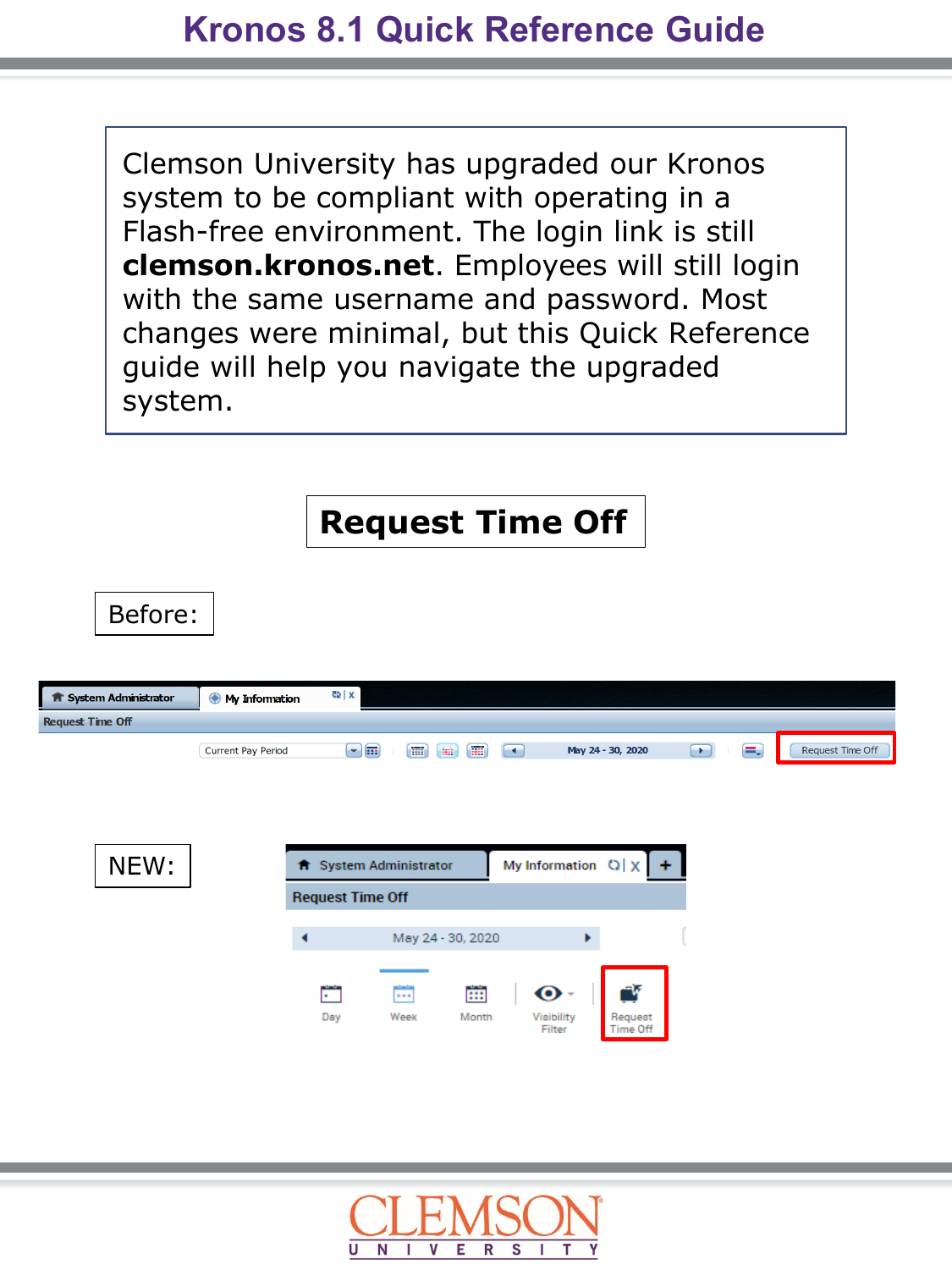# **Kronos 8.1 Quick Reference Guide**



Before:



- Duration is now called Time Unit
- Length is now called Daily Amount
- The Submit button location has changed

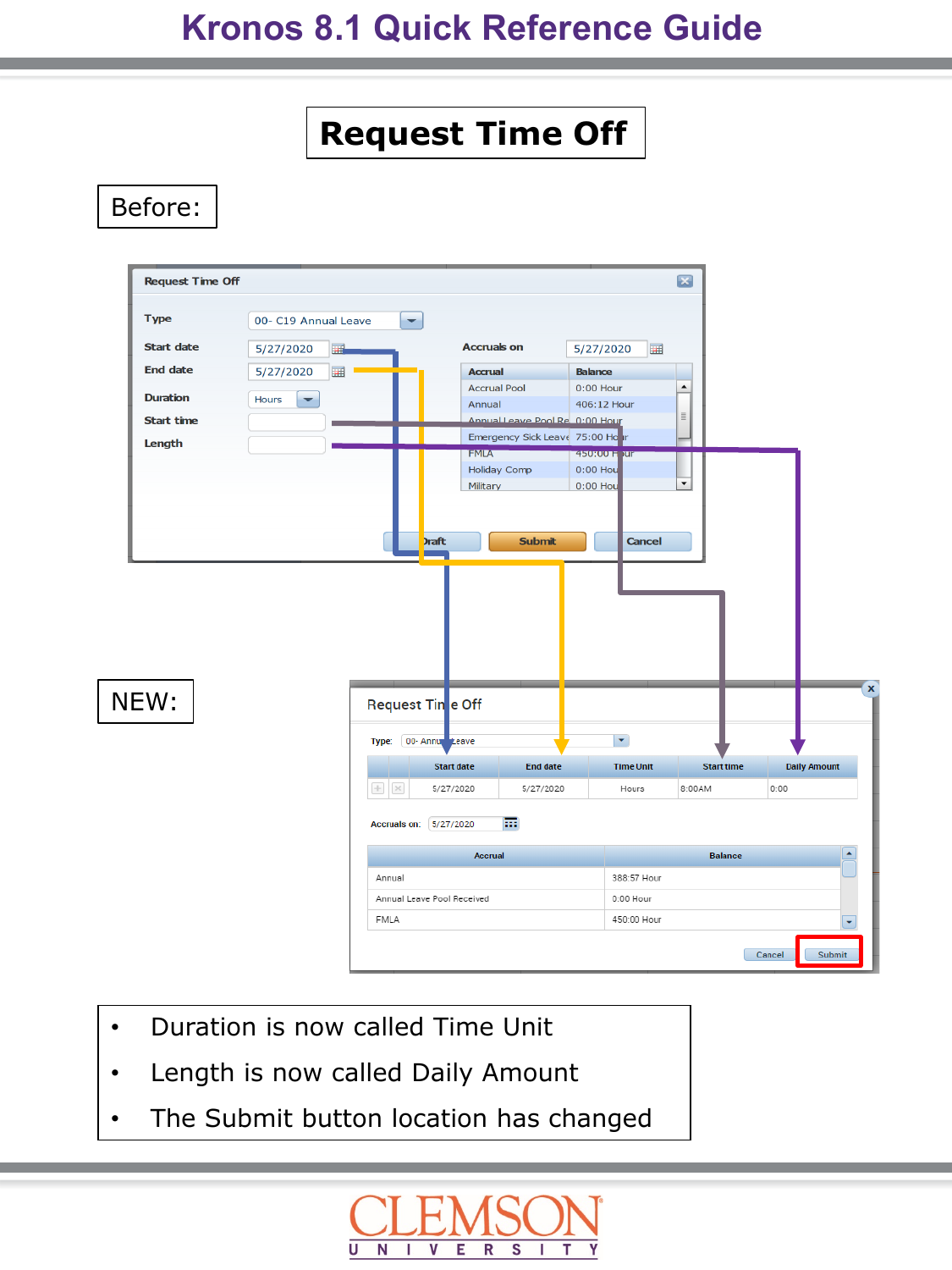## **Supervisors and Timekeepers: Getting to Request Time Off for Yourself**

Before, you would go to the Workspace carousel in the top right and click on My Information







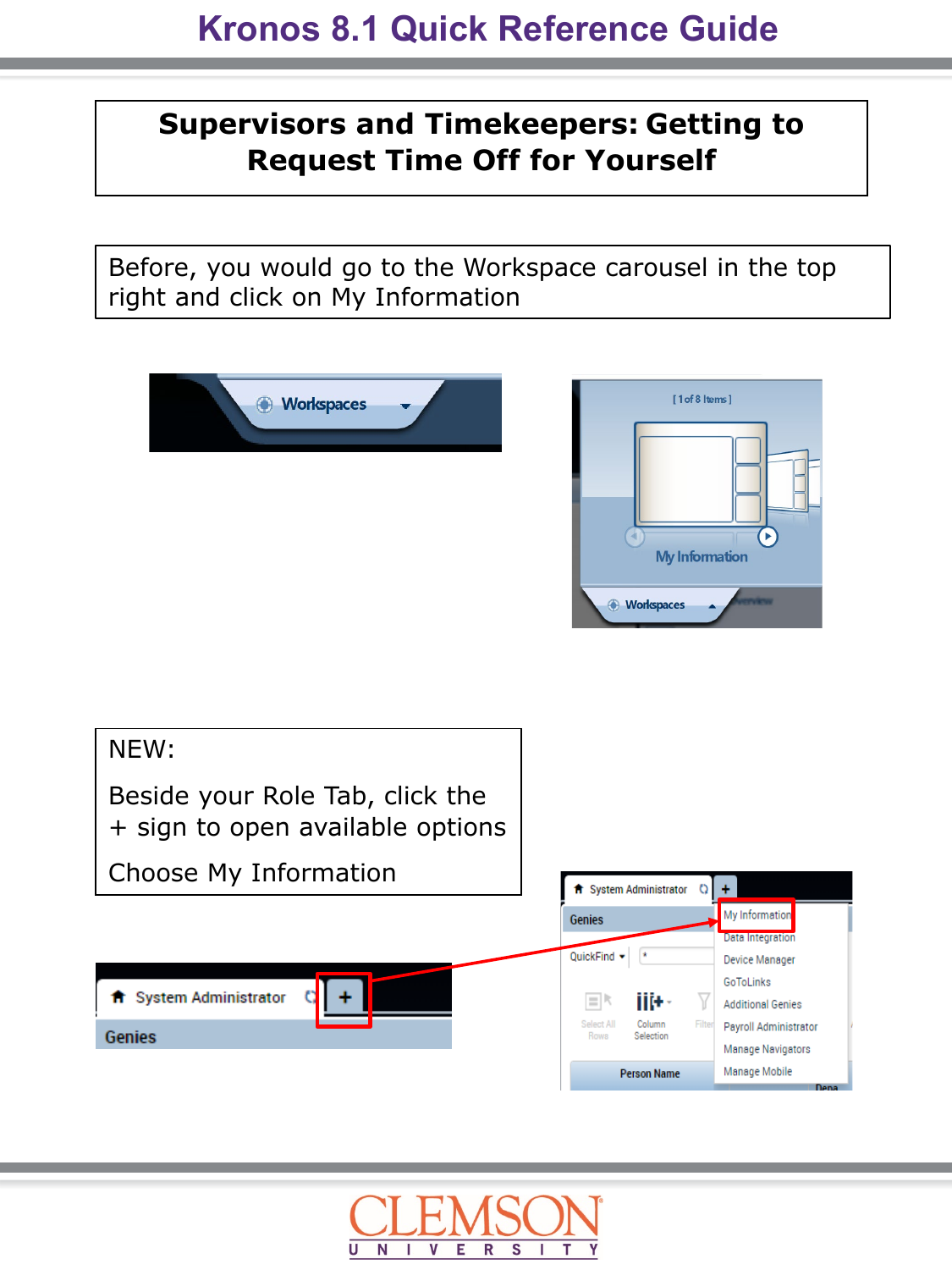| <b>Supervisors and Timekeepers: Managing</b><br><b>Time Off Requests</b>                                                                          |   |
|---------------------------------------------------------------------------------------------------------------------------------------------------|---|
| Before:<br>Manage Time Off Requests $\frac{dy}{dx}$ X<br><b>f</b> System Administrator                                                            |   |
| <b>Manage Time Off Requests</b>                                                                                                                   |   |
| - 5<br><b>Current Schedule Period</b><br>Please Selec<br>Time-Off<br>Submitted<br>÷<br>٠<br>Request Time Off                                      | ٠ |
| NEW:                                                                                                                                              |   |
| The "Time Off" and "Submitted" boxes are on the far left<br>and the "Date Range" and "Please Select a Query" boxes<br>have moved to the far right |   |

| f System Administrator                         | Manage Time Off Requests $Q \times +$ |                                                     |
|------------------------------------------------|---------------------------------------|-----------------------------------------------------|
| <b>Manage Time Off Requests</b>                |                                       | 回卷                                                  |
| Time-Off                                       | Submitted<br>$\blacktriangledown$     | Current Schedule Period v 1: Desse Select a Query v |
| $\circ$ $\circ$<br>Details<br>Edit Add Request | $\oplus$                              | Refresh                                             |

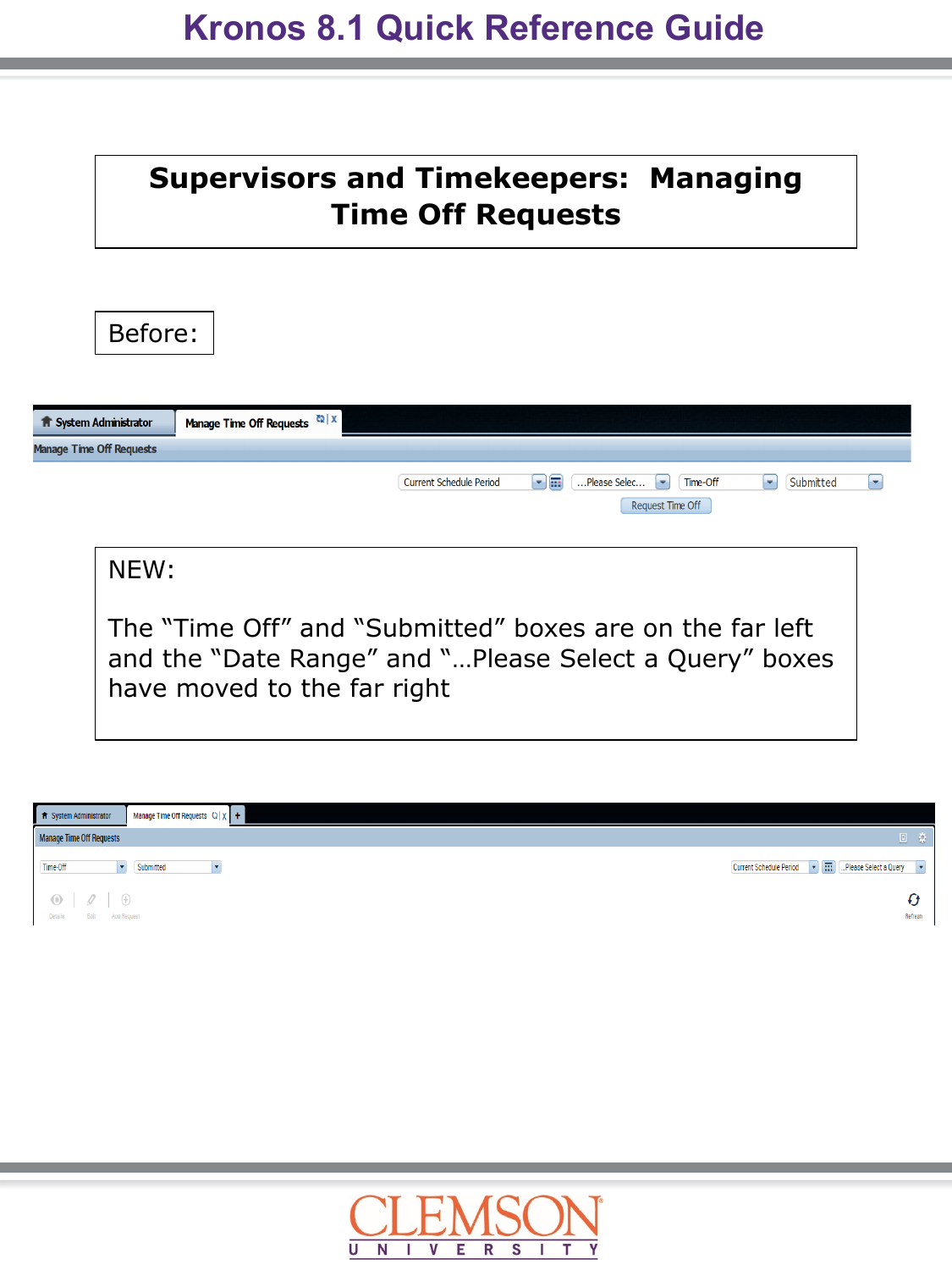## **Kronos 8.1 Quick Reference Guide**

#### Before:

After selecting an employee, the options to manage the request were buttons in the center of the screen

| <b>System Administrator</b>     | Manage Time Off Requests $\frac{1}{2}$ X |                   |                                        |                                                                           |                                     |                                                           |
|---------------------------------|------------------------------------------|-------------------|----------------------------------------|---------------------------------------------------------------------------|-------------------------------------|-----------------------------------------------------------|
| <b>Manage Time Off Requests</b> |                                          |                   |                                        |                                                                           |                                     |                                                           |
|                                 |                                          |                   | Last 30 days<br>Edit<br><b>Details</b> | 5313 Payroll E<br>$\overline{\phantom{a}}$<br>$-100$<br>Refuse<br>Approve | Time-Off<br>×<br>Pending<br>Retract | $\overline{\phantom{a}}$<br>Submitted<br>Request Time Off |
| <b>Status</b>                   | Employee                                 | Pay Code          | <b>Start Date</b>                      | <b>End Date</b>                                                           | Submitted By                        | Submit Date                                               |
| Submitted                       | Aderhold, Melissa                        | Sick Leave-Family | 5/18/2020                              | 5/18/2020                                                                 | Aderhold, Melissa                   | 5/26/2020 10:53AM                                         |

NEW: The buttons are now icons and are located to the far left

| f System Administrator          |               |                    |                  | Manage Time Off Requests ()   X |              |          |
|---------------------------------|---------------|--------------------|------------------|---------------------------------|--------------|----------|
| <b>Manage Time Off Requests</b> |               |                    |                  |                                 |              |          |
| Time-Off                        |               |                    | Submitted        |                                 |              |          |
|                                 |               | æ                  |                  |                                 |              |          |
| <b>Details</b>                  | Edit          | <b>Add Request</b> | Approve          | Refuse                          | Pending      | Retract  |
|                                 | <b>Status</b> |                    | <b>Employee</b>  |                                 |              | Pay Code |
| Submitted                       |               |                    | Blackmon, Kattie |                                 | Annual Leave |          |